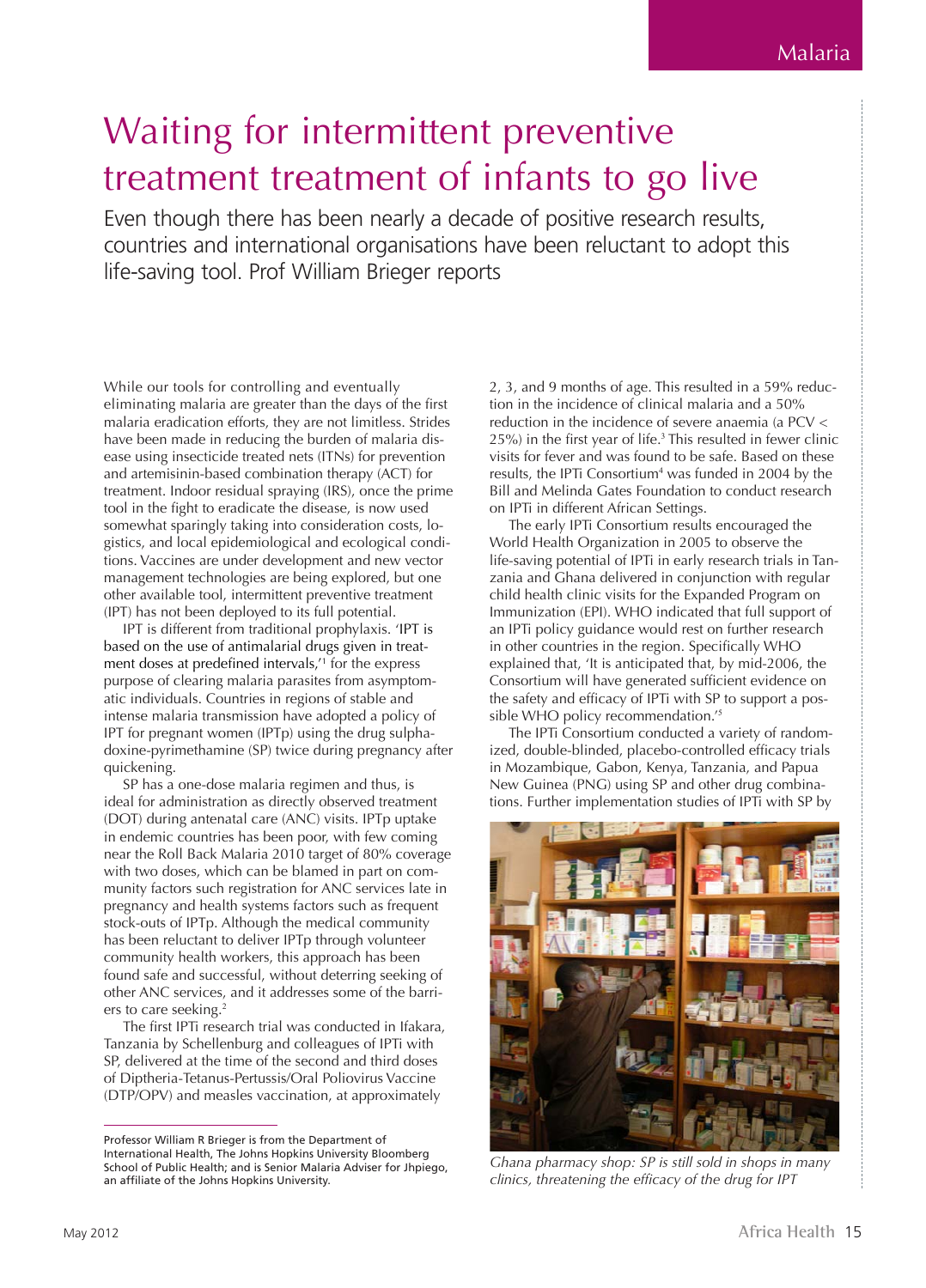the Consortium in the aforementioned countries. The Consortium collaborated with UNICEF in Benin, Mali, Senegal, Ghana, Malawi, and Madagascar for further implementation research on IPTi. This work generated over 30 scientific publications in the Consortium's first 5 years of operation.

Even though there has been nearly a decade of positive research results on IPT for infant (IPTi), countries and international organisations have been reluctant to adopt this life-saving tool. The increasing resistance of malaria parasites to SP is one factor, but cannot explain the potential benefit of including this additional tool in the fight against malaria in some of the highest burden countries in Africa.

It was not until March 2010 that WHO issued an actual recommendation on IPTi<sup>6</sup> stating that, 'WHO is now recommending a new intervention against Plasmodium falciparum malaria: Intermittent Preventive Treatment for infants (IPTi).' The basic recommendation addressed the co-administration of SP-IPTi with DTP2, DTP3 and measles immunisation to infants, through routine EPI in countries in sub-Saharan Africa, in areas:

- with moderate-to-high malaria transmission (Annual Entomological Inoculation Rates ≥10), and
- where parasite resistance to  $SP$  is not high defined as a prevalence of the 'pfdhps 540' genetic mutation of  $#50%$ .

Just recently WHO's Global Malaria Program issued a field guide for 'Intermittent Preventive Treatment for Infants Using Sulfadoxine-Pyrimethamine (SP-IPTI) For Malaria Control in Africa.'<sup>7</sup> It defines IPTi as 'the administration of a full therapeutic course of SP delivered through the Expanded Programme on Immunization (EPI) at intervals corresponding to routine vaccination schedules for the second and third doses of DTP/Penta3, and measles vaccination – usually at 8-10 weeks, 12- 14 weeks, and ~9 months of age – to infants at risk of malaria.'

The guide reiterates the benefits of IPTi with SP as found in the IPTi Consortium studies, to wit, 'SP-IPTi

reduces clinical malaria, anaemia, and severe malaria in infants in the first year of life. EPI provides a readymade and generally well-functioning delivery system that reaches a high number of infants. Through EPI the scale-up of IPTi coverage can be rapidly achieved and its impact accelerated.' The importance of an existing healthcare platform such as EPI is in keeping with using ANC as a platform for delivery of IPTp – in short, IPT interventions should be easier to deliver if they are integrated into existing services.

To date Ghana is possibly the only original IPTi test site that has considered incorporating the intervention into its national malaria strategy. Countries in East Africa are very concerned about SP resistance. Ghana's own IPTi research<sup>8-11</sup> points out both positive...

- $\vee$  SP-based IPTi mainly works through a therapeutic and prophylactic effect over 30 to 60 days after drug application
- $\blacktriangleright$  Intermittent preventive treatment provides considerable protection against malaria and anaemia for short periods
- $\vee$  IPTi may work best if focused in an areas and times of intense seasonal transmission … and negative aspects of adopting the IPTi strategy.
- 
- $\times$  A possible rebound of severe malaria
- **x** A sustained effect beyond post-treatment prophylaxis might be very low
- $\times$  IPTi was not helpful in malnourished children In response to some of the concerns, one can see that shorter protective periods may be associated with reduced half-life of SP as drug resistance increases, leading to the need for more frequent administrations of IPTi. Concerning IPTp, recent studies report that 'Even when there is substantial resistance, SP may be used in modified IPTp regimens as a component of comprehensive antenatal care,' and in such cases IPTp with SP is NOT associated with any increase in malaria in pregnancy.<sup>12</sup> Similar work is needed for IPTi.



Mothers attending a child health clinic in Akwa Ibom State, Nigeria This research has found

Another major health systems factor related to SP resistance is the continued availability and us of SP for treatment even though all endemic countries in Africa have adopted ACTs as their frontline malaria treatment. SP persists in the generally unregulated private sector, and there, because of its low price, continues to out sell ACTs. Even in the public sector, when stock-outs of ACTs occur, health staff resort to using the IPT stocks of SP for case management.

The resistance issue is being addressed by researchers. Recently the Pharmaceutical manufacturer Pfizer has been testing an azithromycin-chloroquine (AZ-CQ) combination for